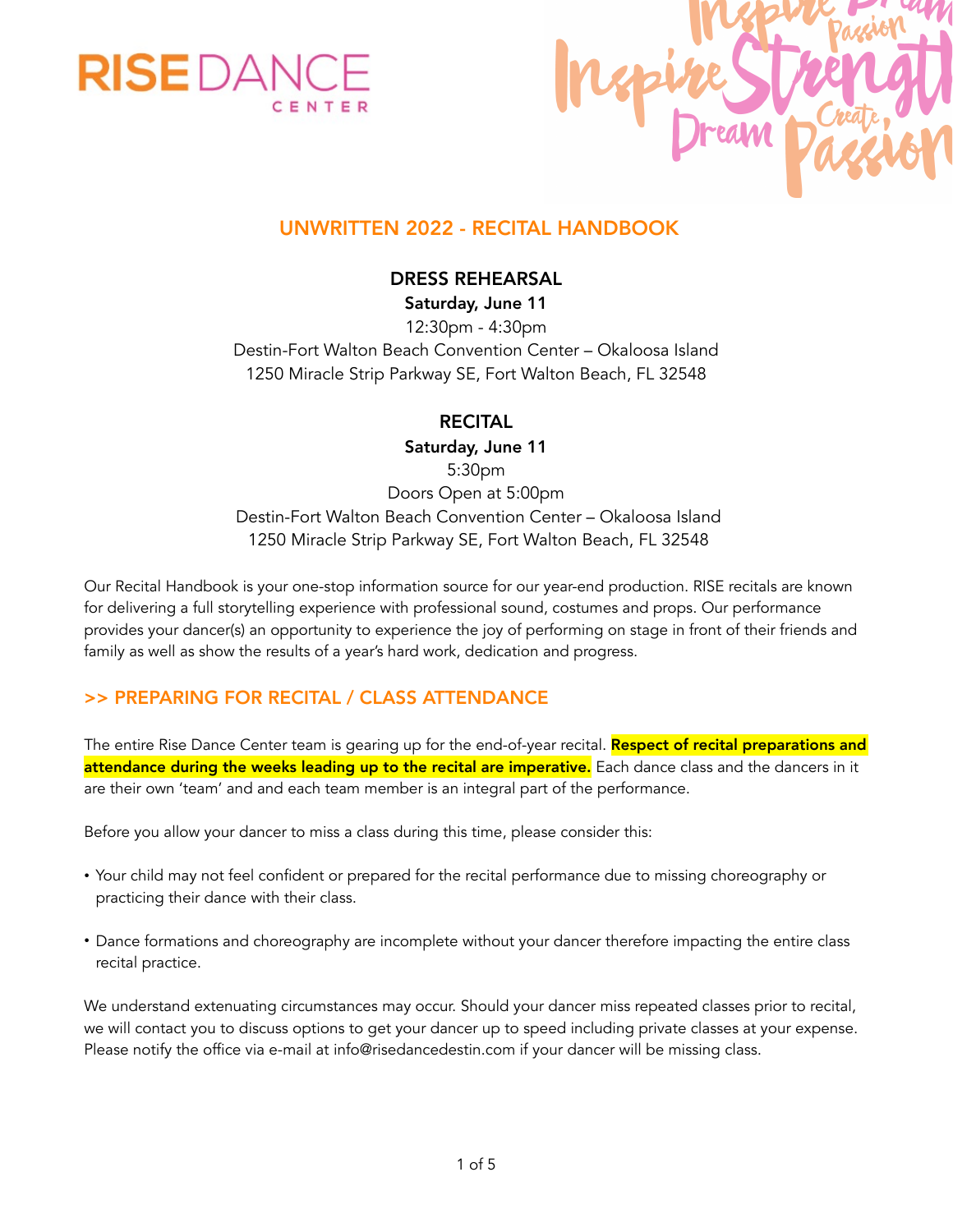## >> PREPARING FOR RECITAL / COSTUMES, HAIR & MAKE-UP

- Costumes will be sent home the week of May 16. Please be sure to store them carefully. Damaged or lost costumes may not be available for replacement - and you will incur another costume fee.
- If your costume requires tights, we will include them in your costume bag. Costume requirements are detailed on the Costume Details sheet.
- Please do not iron your costume. Most costumes arrive very wrinkled; simply hang them up a few days before the performance or hang them in a steamy bathroom.
- Label all costume parts (tights, shoes, costumes, and headpieces) with your child's name. Since there will be a number of children in the dressing area with the same costume, costumes can easily get mixed-up or lost.
- Keep accessories together. We suggest <mark>placing the accessories (headpiece, gloves, etc.) in a plastic zip-loc</mark> bag, poke a small hole through it, and hang it on the same hanger as the costume. Make sure you have all of your costume parts.
- Shoe and hair requirements are noted on the Costume Details sheet. All hair must be pulled away from the face including bangs.
- Standard ballet buns are at the crown of the head. A sock bun or donut bun is acceptable and we recommend a bun hairnet. Again, all hair must be pulled away from the face.
- If your costume has a headpiece, it should be placed on the right side of the head or bun (right side of your dancer's body).
- Make-up is used to complete the look of the costume and present the dancers' faces well for lighting and videotaping. Standard make-up is neutral palette eye shadow, black mascara, pink or rose blush and plum lipstick (creamy matte). Younger children are not required to wear make-up but a little blush and lipstick does help their features stand out under the harsh lights.
- Please make sure your child's nails are not painted (and toe nails if dancing barefoot). No earrings, necklaces, bracelets or other accessories should be worn.
- We suggest nude underwear or no underwear for leotard costumes so underwear does not show.

IMPORTANT - Please tie a knot in the strings on your child's ballet slippers and cut the extra string. This will prevent them playing with them during the performance.

#### >> PREPARING FOR RECITAL / WHAT TO PACK

- Costumes (LABEL THEM) as well as any costume hairpieces or accessories
- Tights (if required)
- Dance shoes
- Make-up
- Hair spray, brush, bobby bins, hair ties
- Water bottle
- Snacks (nothing messy please) or cash for the concessions stand (optional)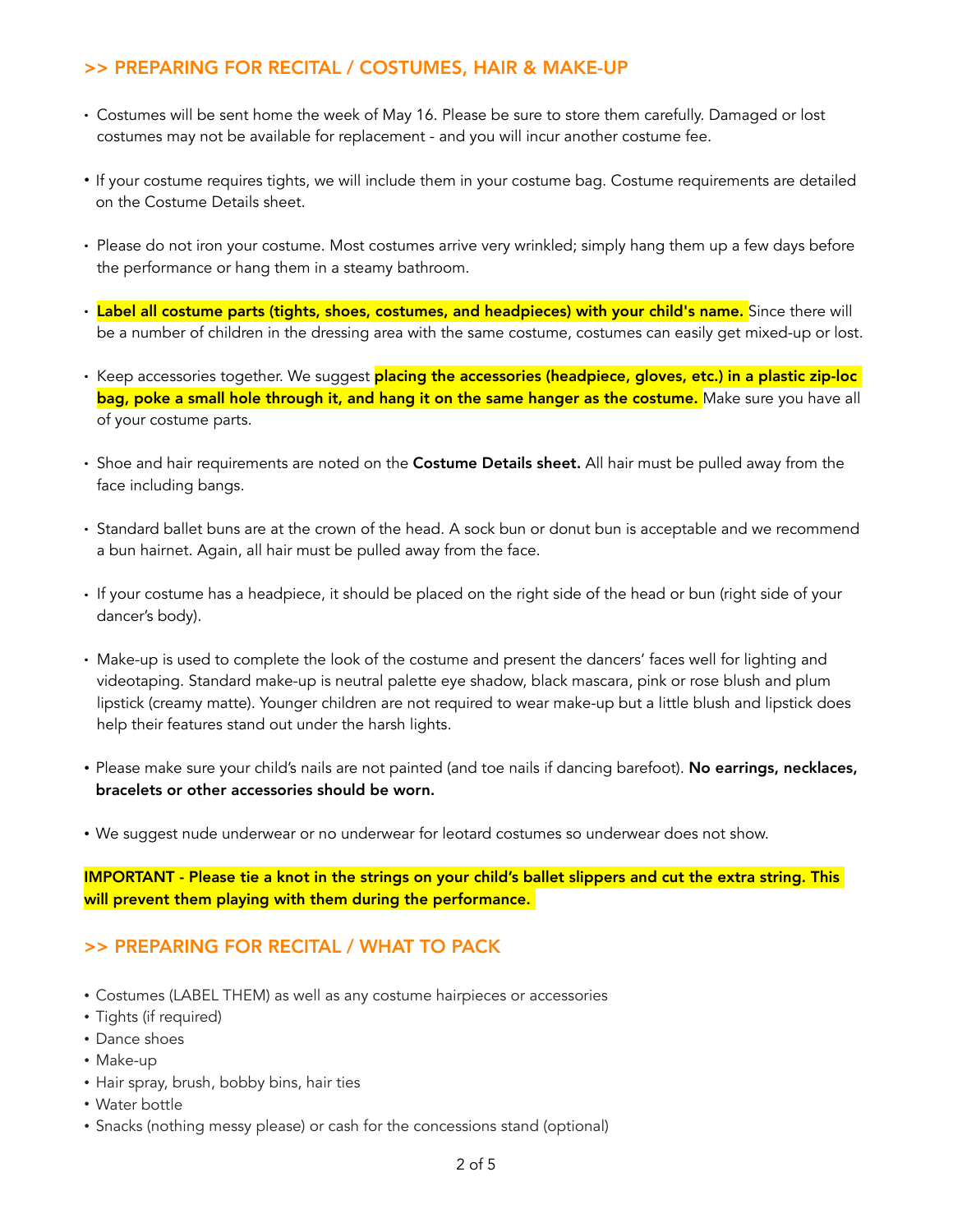## DRESS REHEARSAL Saturday, June 11 / 12:30pm - 4:30pm

### >> DRESS REHEARSAL / WHAT IS IT

The dress rehearsal gives dancers an opportunity to practice on stage in full costume, make-up and hair prior to the actual show. They will know exactly what to expect for the performance including lighting, spacing/ positioning, entering and exiting the stage. It is very important that everyone attend rehearsal.

## >> DRESS REHEARSAL / ARRIVAL

- Dress rehearsal will take place at the event venue Destin-Fort Walton Beach Convention Center on Okaloosa Island.
- Please arrive at your designated time with your dancer in their first costume with full make-up and hair!
- Dancers in our Pre K Ballet, Pre K Hip Hop, Ballet /Jazz and Hip Hop I classes will rehearse from 3:30pm 4:30pm. A detailed schedule will be provided in a few weeks.
- Our entire rehearsal and show schedule will be available mid-May. The show schedule will have two ACTS. If your dancer is in more than one dance AND not in a Pre K, Ballet/Jazz or Hip Hop I class, they may be needed during the full rehearsal time.

#### >> DRESS REHEARSAL / WHERE TO GO

- Enter through the main entrance of the convention center. You will find signs directing you to the dressing area. Our dressing rooms will be in large open space ballrooms. Please go directly to the Dressing Room so our faculty can line-up dancers for their rehearsal. There will be staff available to help direct you and answer any questions you might have.
- One parent or guardian ONLY is allowed to accompany their dancer to the rehearsal and to the dressing room area. Only dancers, and one parent or guardian per dancer, will be permitted at any time.
- There will be a separate space for our male dancers.

## >> DRESS REHEARSAL / WHAT TO DO

- If your dancer in is in more than one dance, you may leave your dancer in the dressing room and our staff will assist them with changes and/or you may stay to help them.
- If your dancer has ONLY one dance, you may leave them in the dressing room (with their full costume, makeup and hair done) and proceed to the theatre to watch them perform and take pictures or video as long as you are not a distraction to your dancer or the rehearsal process.
- Once your child has finished rehearsal for ALL of their routines, you may pick them up from the dressing room or stay with them at the venue until the theatre doors open.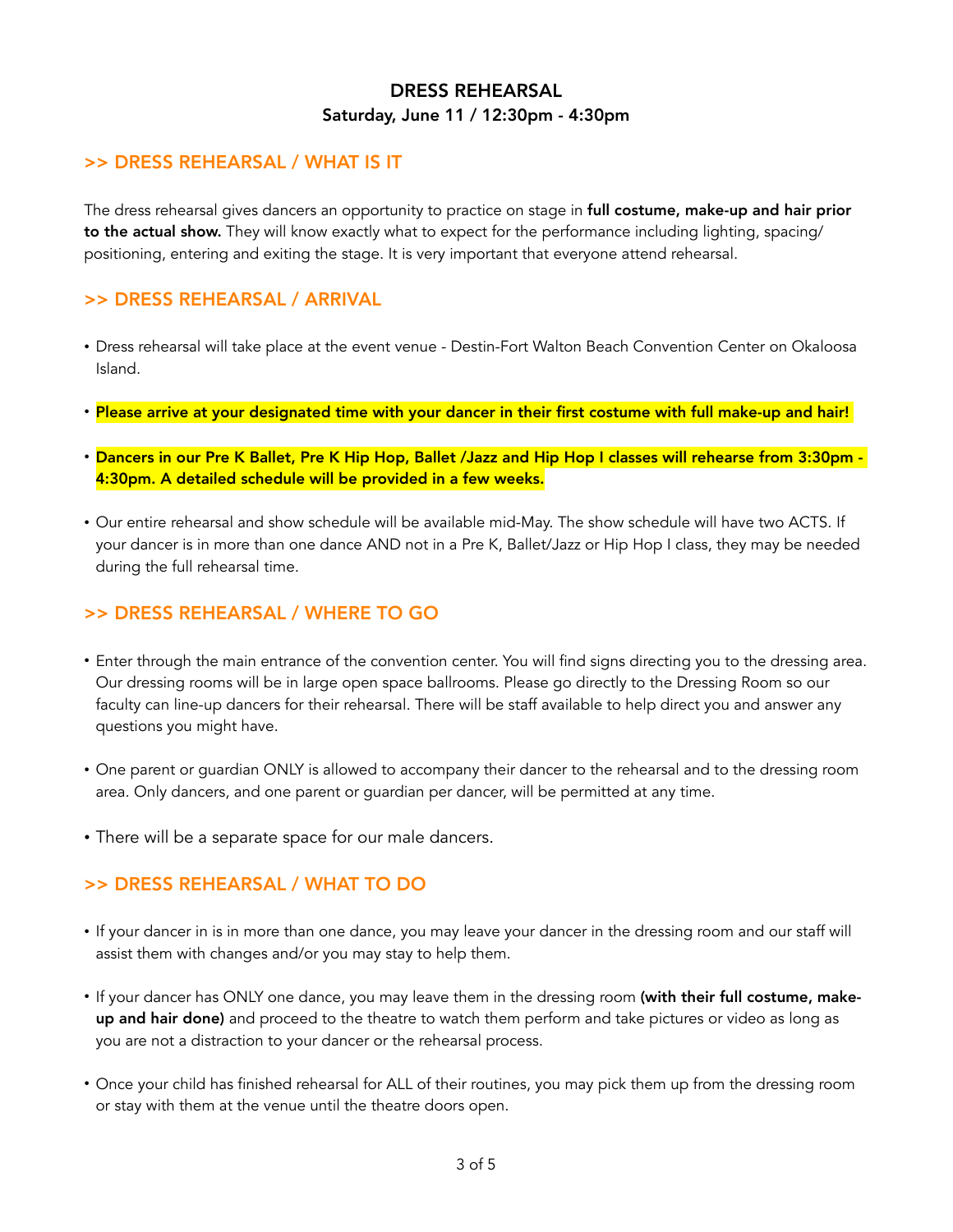- Parents will not be allowed to remain in the theatre after rehearsal is complete or save seats while rehearsal takes place. THIS IS NON NEGOTIABLE.
- Anyone in the theatre at the end of rehearsal will be asked to leave until doors open at 5pm.

### RECITAL Saturday, June 11 / 5:30pm

#### >> RECITAL / WHAT TO EXPECT FOR YOUR DANCER

- Please make sure dancer is in the dressing room and ready for their first dance by 4:45pm.
- Prior to their performance, your child will be with their class, lined up backstage, within three dances prior to their performance(s). Immediately after your child's dance, they will be escorted back to the dressing room area so they may change for their next performance.
- Any dancers with quick changes (within three dances) will be changed in our quick change area backstage. This area is closed and manned by a female staff member.
- Dancers ONLY performing in ACT I may be permitted to leave at Intermission and must be signed out by their guardian. HOWEVER, we would love for you to stay for the recital performance, so you can experience the entire show and see all of the amazing talent at your studio!
- If your dancer is in ACT II only, they are permitted to sit and watch the show with you until Intermission. If they choose to stay in the dressing room for the entire show with our team, we suggest packing an activity bag for them – games, books, iPad, etc. Please label anything you bring.
- Dancers performing in ACT I AND ACT II should stay with our recital staff during the entire recital in the dressing room or in a seating area we will have designated for dancers.
- To ensure the safety of all dancers, each dancer must be signed out by the assigned guardian with a recital staff person/dressing room team member.
- Please note, our volunteers will have your name and cell phone number should they need to contact you for any reason.

#### >> RECITAL / FEES, TICKETS & THEATRE INFO

- Our Recital Fee (\$95) which offsets the production costs associated with professional staging, lighting and sound - will be charged to your account on May 9 and includes 4 tickets, a digital download of the recital video and a recital t-shirt for your dancer.
- Tickets will be distributed the week of May 23. Additional tickets may be purchased for \$15 /adults and \$10 / kids ages five and over. Seating is limited in this venue so tickets may sell out.
- Theatre doors open at 5pm and seating is general admission.
- Refreshments will be available at the theatre non-alcoholic beverages as well as wine and beer, small snacks and candy.